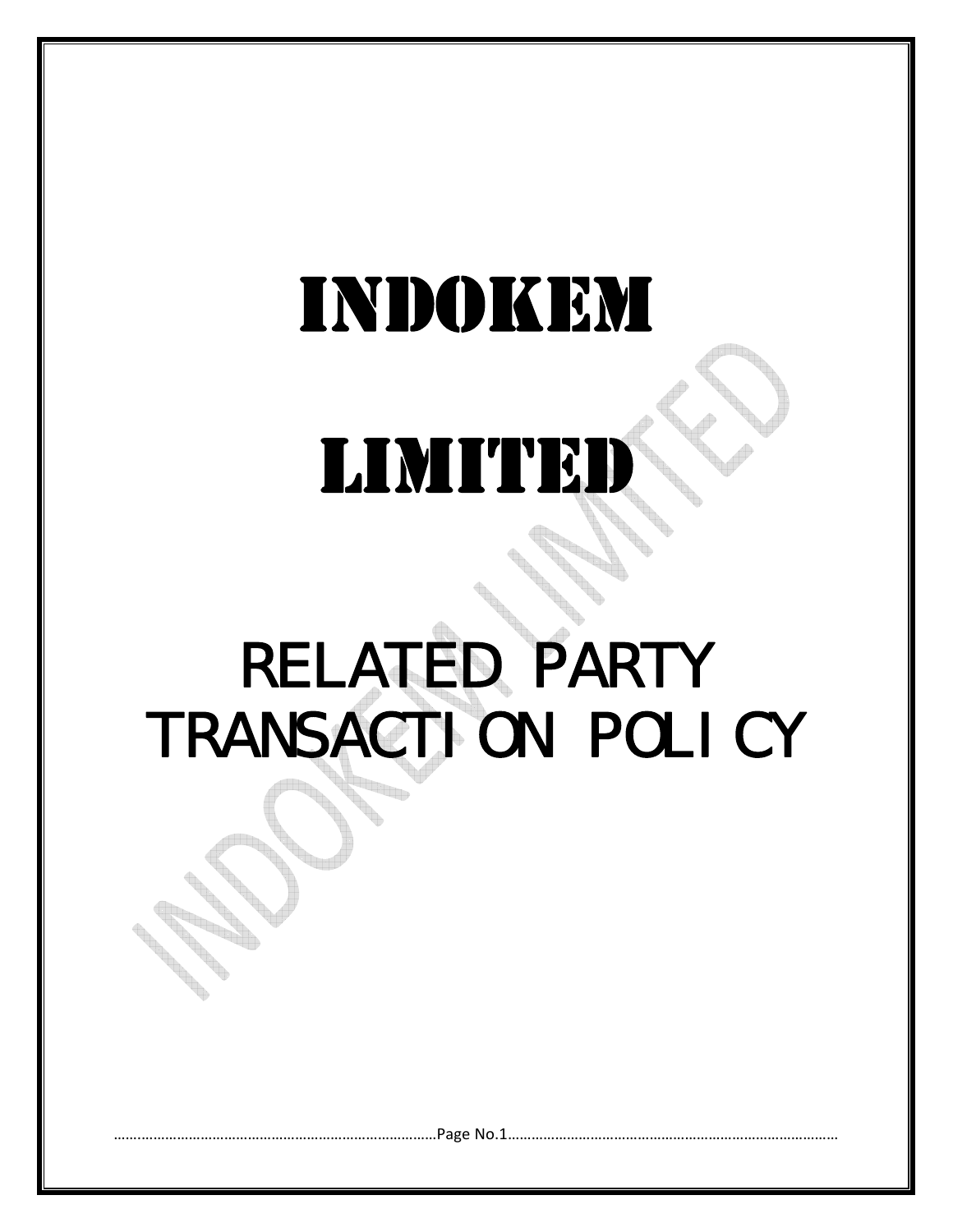### RELATED PARTY TRANSACTION POLICY

#### **1. Preamble**

The Board of Directors (the "Board") of Indokem Limited (the "Company" or "IKL"), has adopted the following policy and procedures with regard to Related Party Transactions as defined below. The Audit Committee will review and may amend this policy from time to time.

This policy will be applicable to the Company w.e.f. 01.04.2014**.** This policy is to regulate transactions between the Company and its Related Parties based on the applicable laws and regulations applicable on the Company.

#### 2. **Purpose**

This policy is framed as per requirement of Companies Act, 2013 & Clause 49 of the Listing Agreement entered by the Company with the Stock Exchanges and intended to ensure the proper approval and reporting of transactions between the Company and its Related Parties. Such transactions are appropriate only if they are in the best interest of the Company and its shareholders. The Company is required to disclose each year in the Financial Statements certain transactions between the Company and Related Parties as well as policies concerning transactions with Related Parties.

#### **3. Definitions**

**"Audit Committee"** means Audit Committee of the Company constituted under provisions of Listing agreement and Companies Act, 2013.  $#$ 

**"Arm's Length Transaction"** shall have the same meaning as defined under Companies Act, 2013 and in any other law applicable to the Company for time being in force.

**"Board"** means Board of Directors of the Company.

**"Control"** shall have the same meaning as defined in SEBI (Substantial Acquisition of Shares and Takeovers) Regulations, 2011.

…….…………………………………………………………………Page No.2…………………………………………………………………………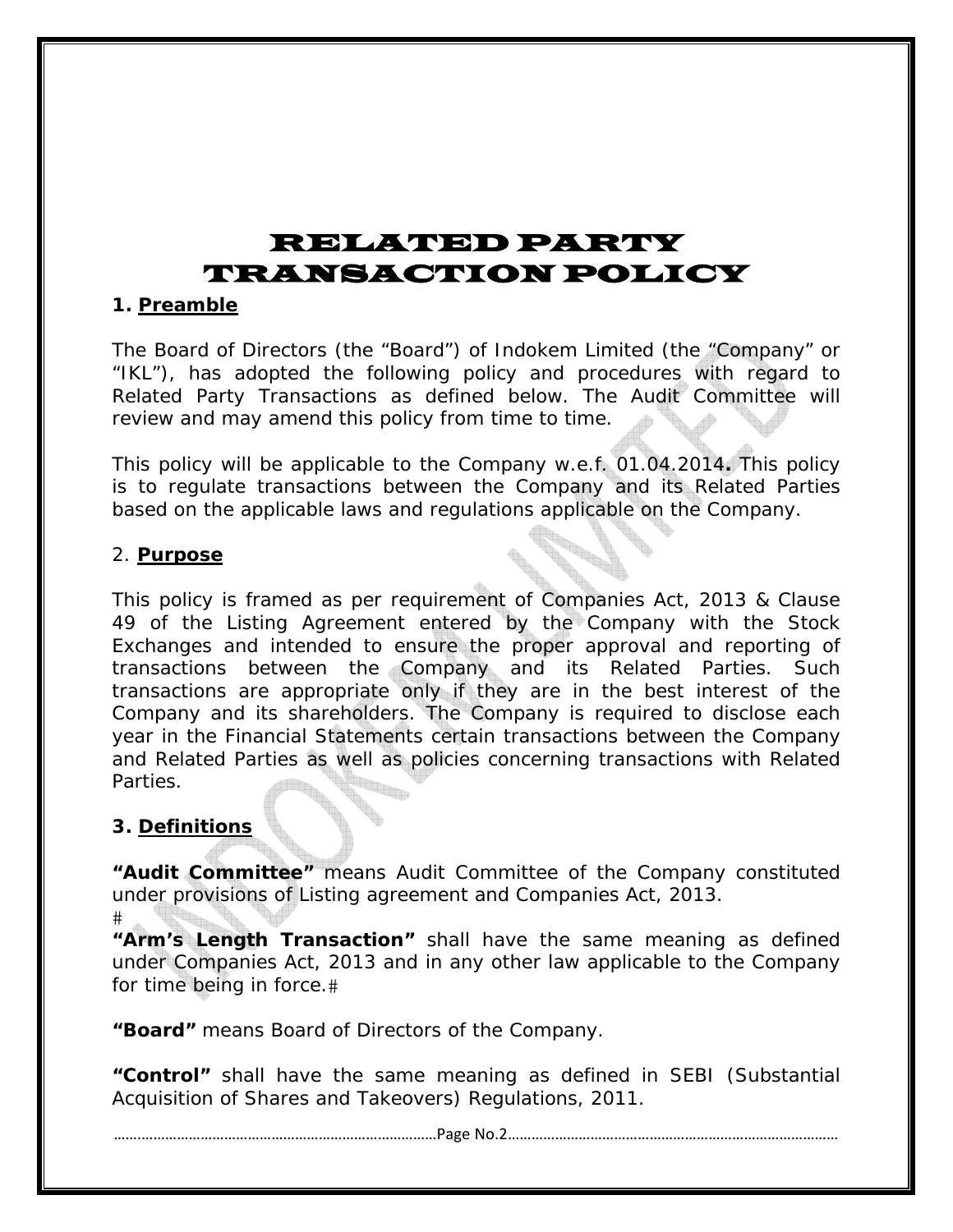**"Company "**shall mean Indokem Limited (IKL).

**"Key Managerial Personnel"** means key managerial personnel as defined under the Companies Act, 2013 and includes :-

(i) Managing Director, or Chief Executive Officer or manager and in their absence, a whole-time director;

- (ii) Company Secretary; and
- (iii) Chief Financial Officer

**"Material Related Party Transaction"** means a transaction with a related party if the transaction / transactions to be entered into individually or taken together with previous transactions during a financial year, exceeds five percent of the annual turnover or twenty percent of the net worth of the company as per the last audited financial statements of the company, whichever is higher.

**"Ordinary Course of business"** shall mean practices and customs of any commercial transactions which are common as compared to other transactions.

Further while considering Ordinary Course of Business Audit Committee / Board shall consider that whether :-

- it is normal or otherwise unremarkable for your particular business (i.e. features in your systems, processes, advertising, staff training etc)
- it is frequent
- it is regular
- it involves significant amounts of money
- it is a source of income for your business
- it involves significant allocation of resources
- it is involved in a service or product that is offered to customers.

…….…………………………………………………………………Page No.3…………………………………………………………………………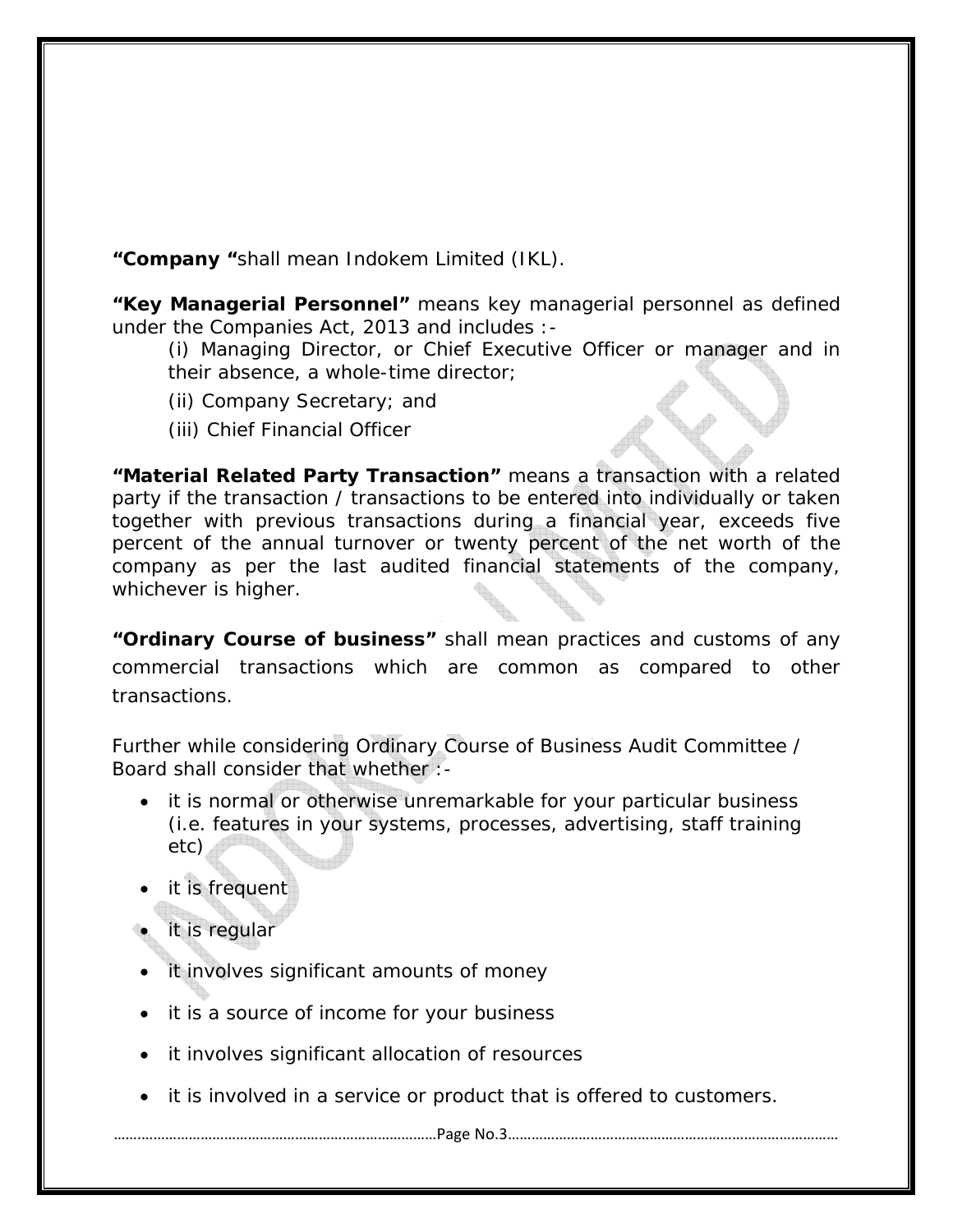**"Policy"** means Related Party Transaction Policy.

"**Related Party**" means related party as defined under Companies Act, 2013 & Clause 49 of the Listing Agreement and in any other law applicable to the Company for time being in force.

 "**Related Party Transaction**" means any contract or arrangement or any transaction, directly or indirectly involving any Related Party.

**"Relative"** means relative as defined under the Companies Act, 2013.

#### **4. Policy**

All Related Party Transactions irrespective of amount involved must be reported to the Audit Committee and referred for approval by the Committee in accordance with this Policy.

#### **4.1 Identification of Potential Related Party Transactions**

Each director, officer or Key Managerial Personnel having information of such related party transaction (irrespective of the same be in ordinary course of business) is responsible for providing notice to the Board or Audit Committee alongwith copy to Head of Accounts Department of any such Related Party Transaction involving him or her or his or her Relative, including any additional information about the transaction that the Board/Audit Committee may reasonably request.

The Accounts Department shall immediately report the said matter to Board/Audit Committee which will determine whether the transaction does, in fact, constitute a Related Party Transaction requiring compliance with this policy and will also determine whether the transactions are on ordinary course of business.

It will be the duty of accounts department to keep note of transaction of which prior approval of shareholders have been approved u/s 188(1) of Companies Act, 2013 and that such transaction need not be reported to

…….…………………………………………………………………Page No.4…………………………………………………………………………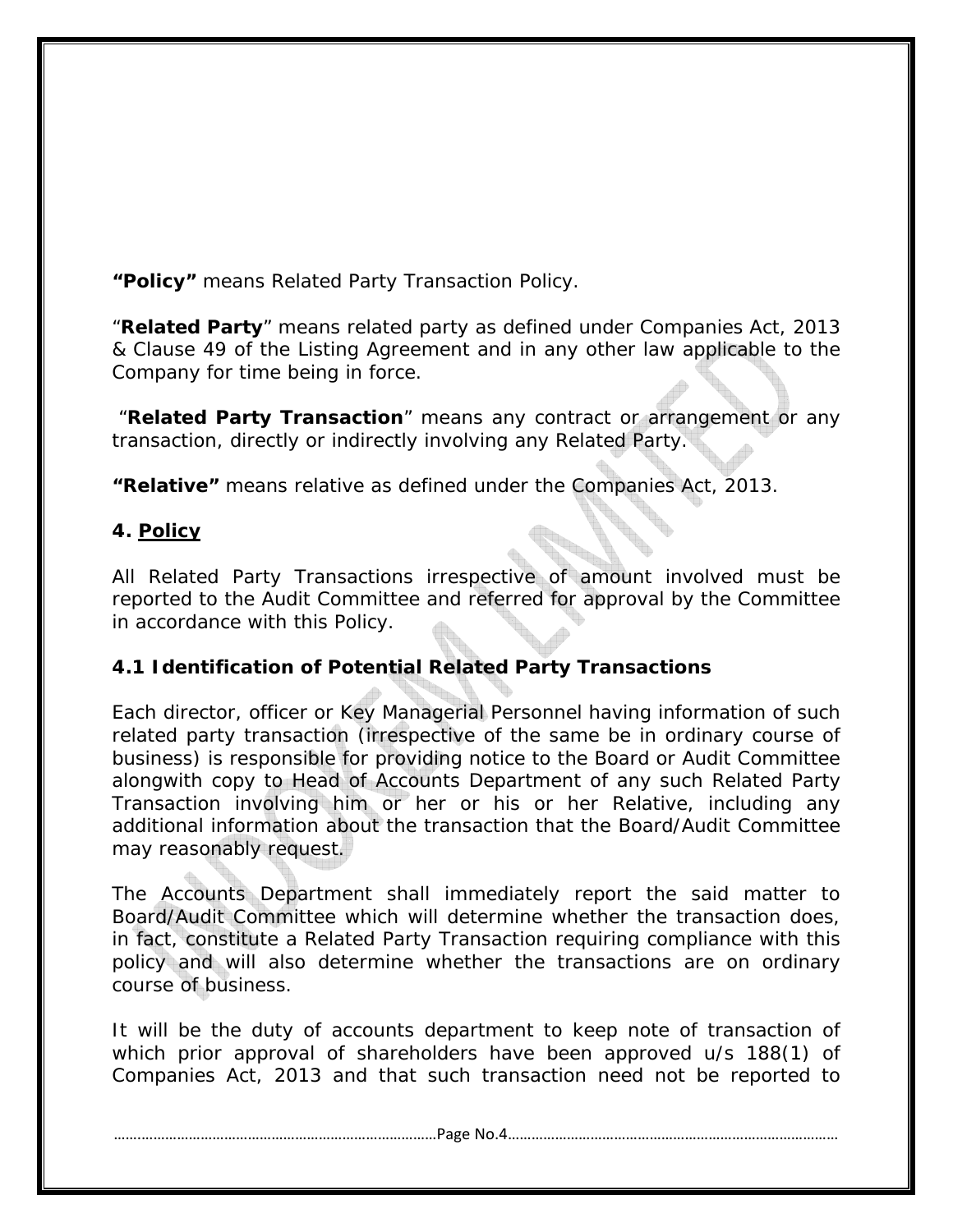Audit Committee / Board for its consideration since they are approved by Members by way of Special Resolution.

Audit Committee in consultation with Board will prepare a list which is coming under Ordinary Course of business and the said transactions will be kept before the Audit Committee and Board meeting for their information and knowledge.

The Company strongly prefers to receive such notice of any Related Party Transaction well in advance so that the Audit Committee/Board has adequate time to obtain and review information about the proposed transaction.

#### **4.2 Prohibitions related to Related Party Transactions**

All Related Party Transactions which requires approval of the shareholders shall be obtained through special resolution only and the Related Parties shall abstain from voting on such resolutions.

#### **4.3 Review and Approval of Related Party Transactions**

Related Party Transactions will be referred to the next regularly scheduled meeting of Audit Committee for review and approval. Any member of the Committee who has an interest in any Related Party Transaction/s will restrain himself or her and abstain from discussion and voting on the approval of the Related Party Transaction.

To review a Related Party Transaction, the Committee will be provided with all relevant material information of the Related Party Transaction, including the terms of the transaction, the business purpose of the transaction, the benefits to the Company and to the Related Party, and any other relevant matters. In determining whether to approve a Related Party Transaction, the Committee will consider the following factors, among others, to the extent relevant to the Related Party Transaction:

…….…………………………………………………………………Page No.5…………………………………………………………………………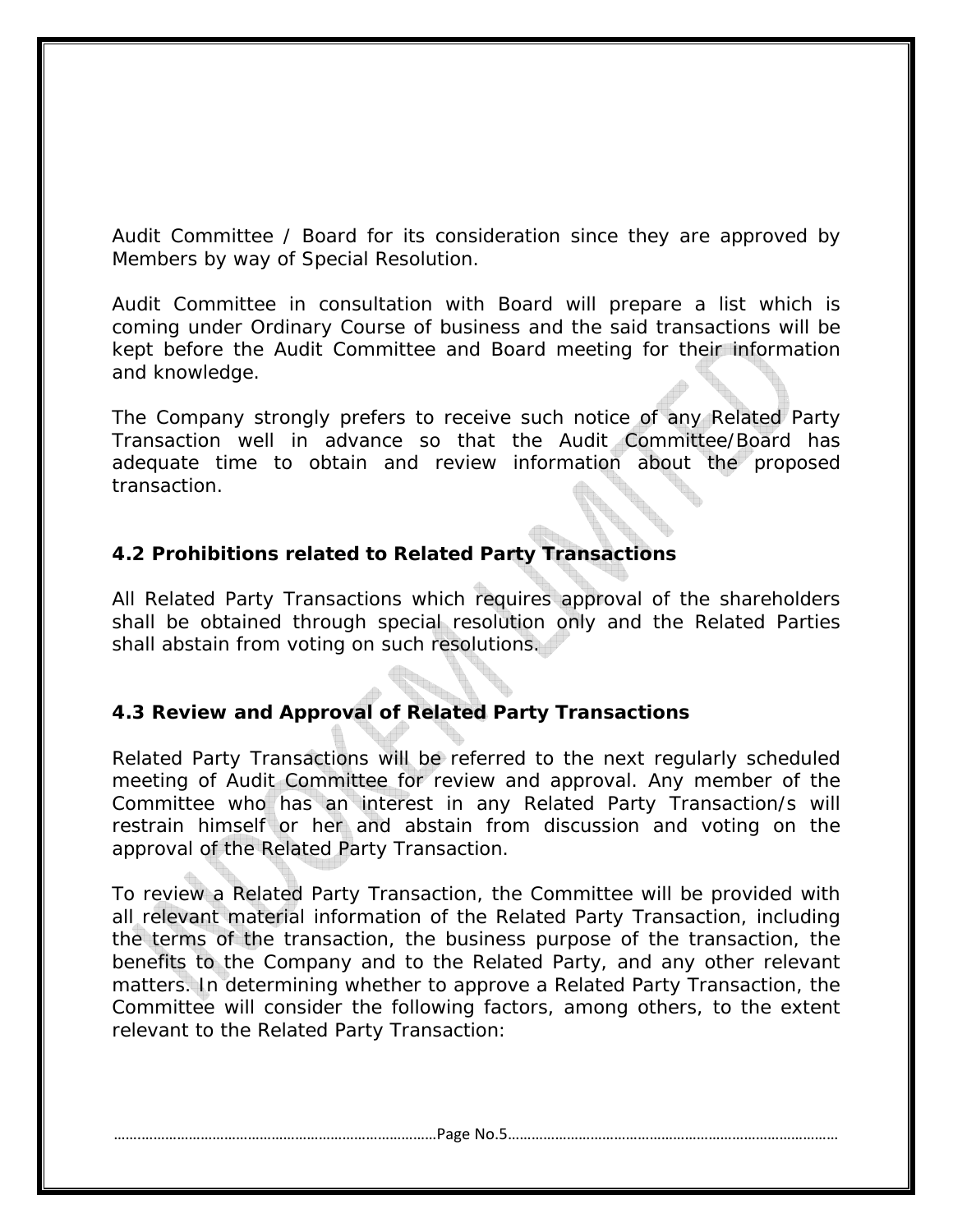- 1. Whether the terms of the Related Party Transaction are fair and on arms length basis to the Company and would apply on the same basis if the transaction did not involve a Related Party;
- 2. Whether the transaction are conducted in an ordinary course of business and on arms lengths basis.
- 3. Whether there are any compelling business reasons for the Company to enter into the Related Party Transaction and the nature of alternative transactions, if any;
- 4. Whether the Related Party Transaction would affect the independence of an independent director;
- 5. Whether the proposed transaction includes any potential reputational risk issues that may arise as a result of or in connection with the proposed transaction;
- 6. Whether the Company was notified about the Related Party Transaction before its commencement and if not, why pre-approval was not sought and whether subsequent ratification is allowed and would be detrimental to the Company; and
- 7. Whether the Related Party Transaction would present an improper conflict of interest for any director or Key Managerial Personnel of the Company, taking into account the size of the transaction, the overall financial position of the director, Executive Officer or other Related Party, the direct or indirect nature of the director's, Key Managerial Personnel's or other Related Party's interest in the transaction and the ongoing nature of any proposed relationship and any other factors the Board/Committee deems relevant.

If the Committee determines that a Related Party Transaction should be brought before the Board, or if the Board in any case elects to review any such matter or it is mandatory under any law for Board to approve the Related Party Transaction, then the considerations set forth above shall apply to the Board's review and approval of the matter, with such modification as may be necessary or appropriate under the circumstances.

…….…………………………………………………………………Page No.6…………………………………………………………………………